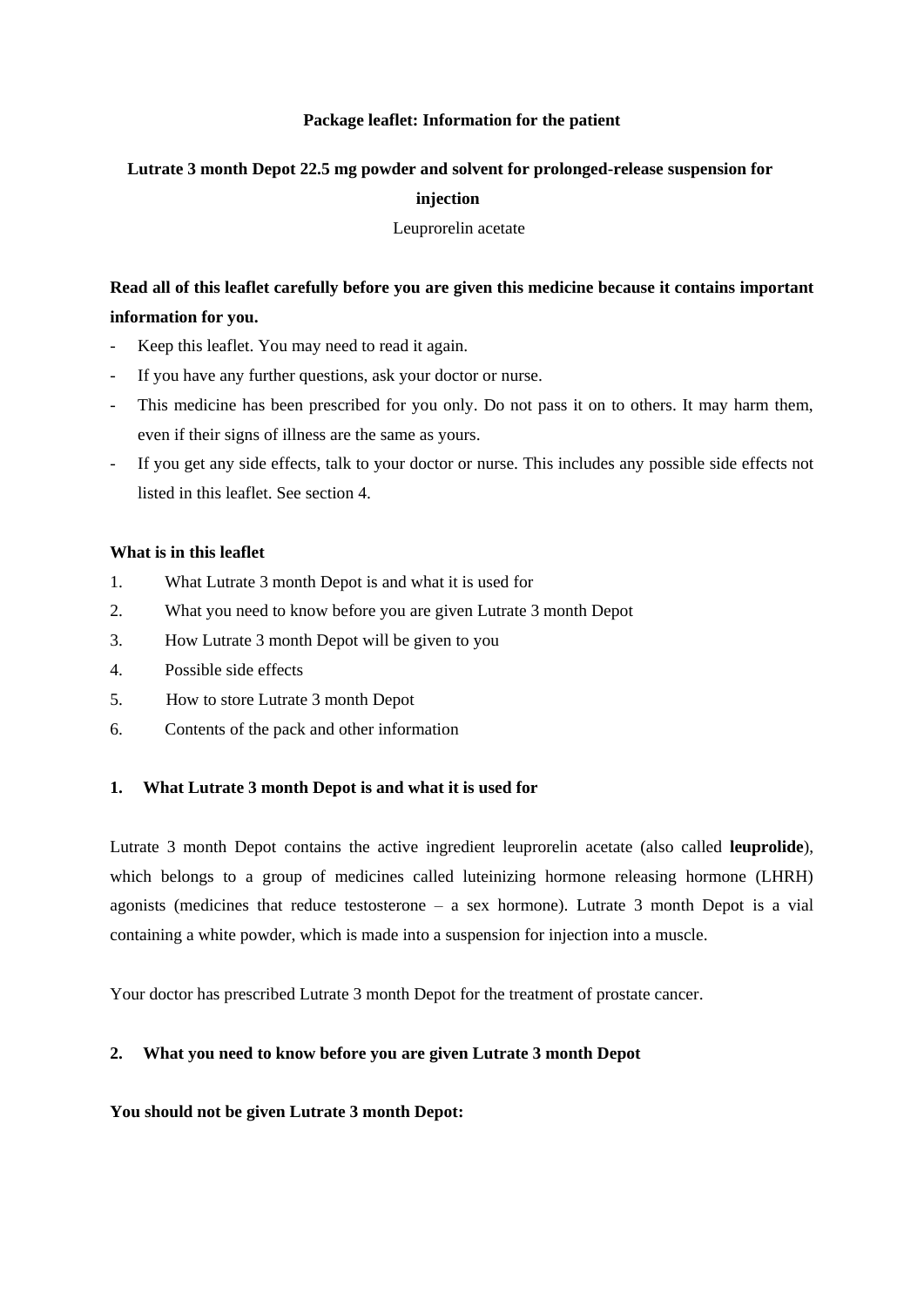- if you are allergic to leuprorelin acetate, LHRH agonists or any of the other ingredients of this medicine (listed in section 6). An allergic reaction may include rash, itching, difficulty in breathing or swelling of the face, lips, throat or tongue
- if you have had an orchiectomy (removal of the testicles)
- if you are female or a child
- Lutrate 3 month Depot must not be used alone for the treatment of prostate cancer if the spinal cord is compressed or the cancer has spread to the spine.

#### **Warnings and precautions**

Talk to your doctor or nurse before you are given Lutrate 3 month Depot

- your condition may get worse at first during the first weeks of the treatment, but should improve with continued treatment. Such signs and symptoms include: temporary increase of testosterone (a male hormone), hot flushes, bone pain, nervous system disorders (including depression) or urinary obstruction
- if you feel you have experienced an allergic reaction (shortness of breath, asthma, rhinitis, swelling of the face, urticaria, skin eruption), stop using this medicine and inform your doctor
- tell your doctor if you might be at risk or if you have any of the following as you may need more frequent check ups:
	- if you suffer from any unexplained bruising or bleeding or if you feel generally unwell. Although rare, these could be symptoms of changes in the number of red or white cells
	- if you have metabolic disease
	- if you have heart problems or a pounding heart beat
	- if you have diabetes
- your doctor should be aware if you suffer from a bleeding disorder, thrombocytopenia or if you are on treatment with anticoagulants. Your liver function may need to be monitored as changes to the liver and jaundice (yellow eyes and skin) have been reported with leuprorelin treatment
- a fractured spine, paralysis, low blood pressure and high blood pressure have been reported with leuprorelin treatment
- there have been reports of depression in patients taking Lutrate 3 month Depot which may be severe. If you are taking Lutrate 3 month Depot and develop depressed mood, inform your doctor
- a decreased bone density (brittleness or thinning of the bones) has been reported with leuproreline. Your doctor may consider adding an anti-androgen to the treatment with Lutrate 3 month Depot. Your doctor will be on the alert for inflamed veins (thrombophlebitis) and other signs of clotting disorders and oedema (swelling of hands, feet or ankles). There is an increased risk of these occurring in the case that an anti-androgen treatment is added to Lutrate 3 month Depot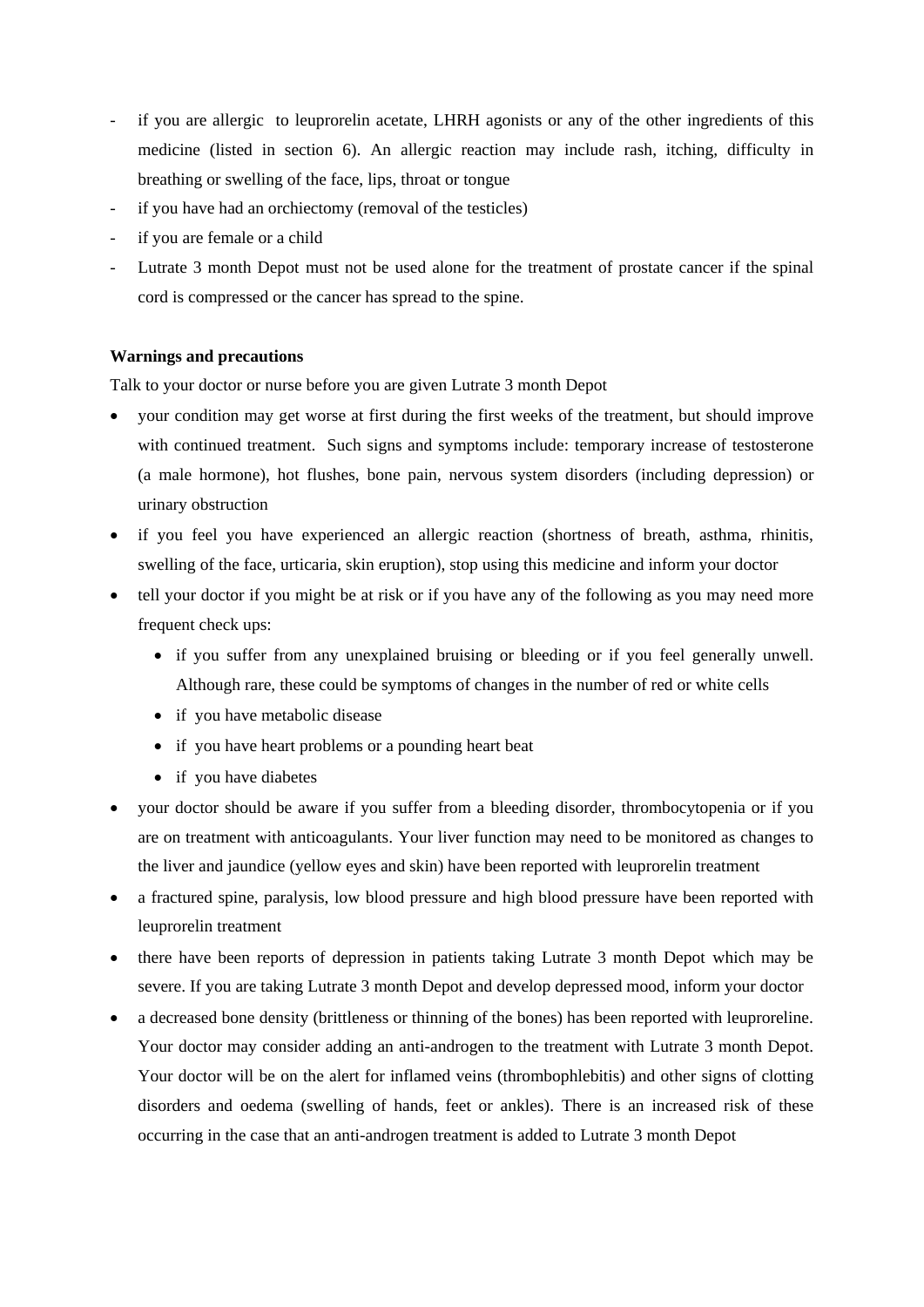- tell your doctor, if you feel pressure on the spinal cord and/or experience urinary disorders and/or notice any blood in your urine (haematuria). In this case your doctor will take if necessary, additional precautions to avoid neurological complications (e.g. tingling in hands and feet, paralysis) or obstruction of the urethra (the tube that connects the bladder to the outside of the body). You will be closely supervised during the first weeks of treatment
- patients may experience metabolic changes (e.g. glucose intolerance or worsening of existing diabetes), weight changes and cardiovascular disorders
- patients with metabolic or cardiovascular disease and especially patients with history of congestive heart failure (condition in which the heart can no longer pump enough blood to the rest of the body) should be monitored during treatment with leuprorelin
- you will need some blood tests during treatment, to check that Lutrate 3 month Depot is being efficacious
- you may experience a loss of interest in sexual intercourse, hot flushes and occasionally there may be a reduction in size and function of the testes
- you may become fertile again when Lutrate 3 month Depot treatment is stopped
- Lutrate 3 month Depot may interfere with certain laboratory tests so make sure your doctor knows you are using Lutrate 3 month Depot
- seizures can occur in patients with a history of seizures, epilepsy, in patients receiving drugs that can cause seizures and to a lesser extent, in other patients who do not have these characteristics
- please tell your doctor if you have any of the following: Any heart or blood vessel conditions, including heart rhythm problems (arrhythmia) or are being treated with medicines for these conditions. The risk of heart rhythm problems may be increased when using Lutrate 3 month Depot.

#### **Other medicines and Lutrate 3 month Depot**

Tell your doctor or nurse if you are taking, have recently taken, or might take any other medicines. It may still be all right for you to be given Lutrate 3 month Depot and your doctor will be able to decide what is suitable for you.

Lutrate 3 month Depot might interfere with some medicines used to treat heart rhythm problems (e.g. quinidine, procainamide, amiodarone and sotalol) or might increase the risk of heart rhythm problems when used with some other drugs(e.g. methadone (used for pain relief and part of drug addiction detoxification), moxifloxacin (an antibiotic), antipsychotics used for serious mental illnesses).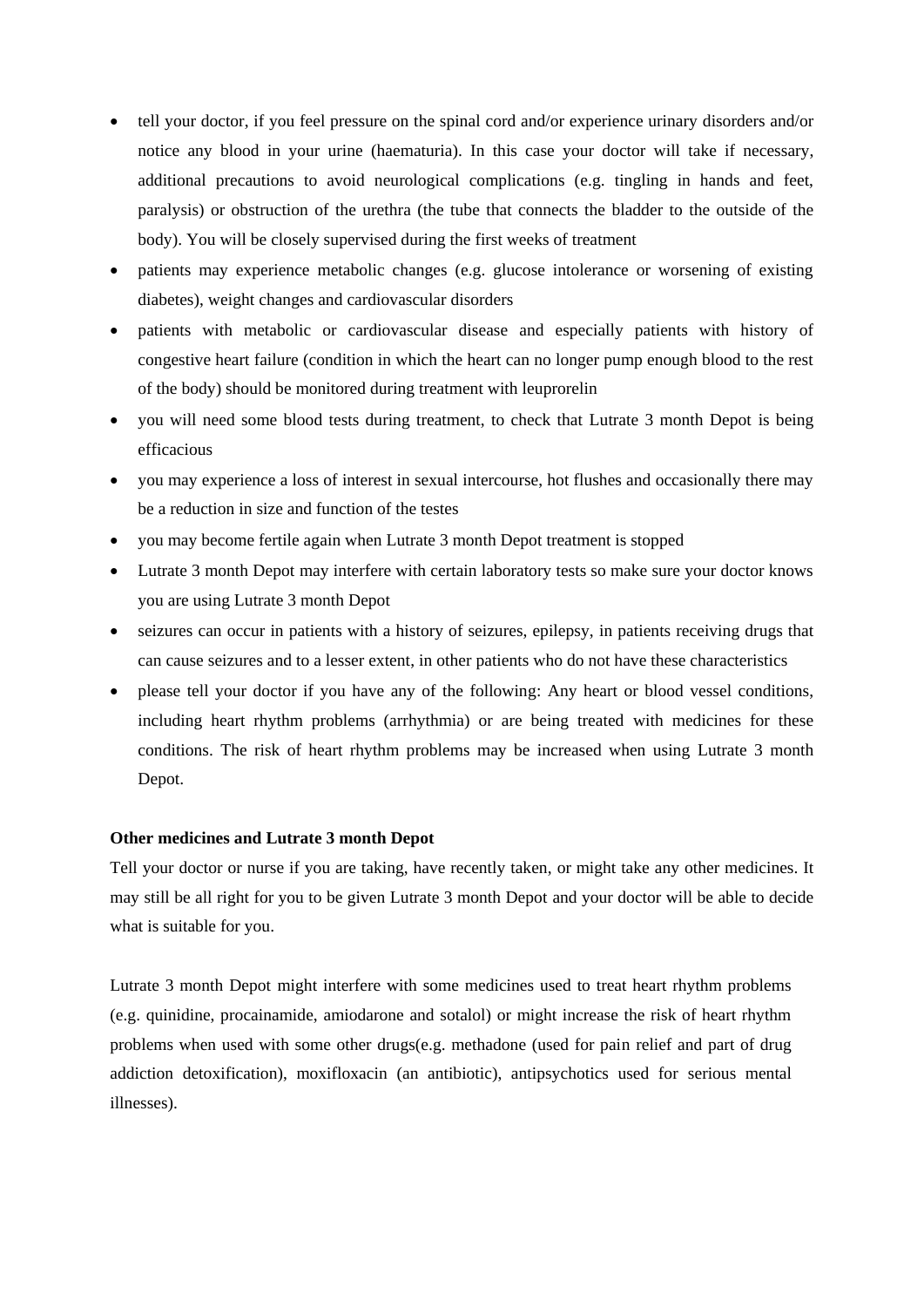#### **Pregnancy and breast-feeding**

If you are pregnant or breast-feeding, think you may be pregnant or are planning to have a baby, ask your doctor or nurse for advice before you are given this medicine.

#### Pregnancy

Lutrate 3 month Depot is not indicated for use in women.

This medicine should not be used during pregnancy. Spontaneous abortions may occur if this medicine

is administered during pregnancy.

Breast-feeding This medicine should not be used in breast-feeding women.

#### **Driving and using machines**

No specific studies on the effects of Lutrate 3 month Depot on the ability to drive and use machines have been performed.

Disturbance of vision and dizziness can occur during treatment. If affected you should not drive or operate machinery.

#### **Lutrate 3 month Depot contains sodium**

This medicinal product contains less than 1 mmol sodium (23 mg) per dose, that is to say essentially 'sodium- free'.

#### **3. How Lutrate 3 month Depot will be given to you**

#### **Dose**

Lutrate 3 month Depot should only be administered by your doctor or a nurse who will also take care of the preparation of the product.

#### Adults including the elderly:

The recommended dose of Lutrate 3 month Depot is an injection once every three months. The powder is made up into a suspension and given as a single injection intramuscularly (into a muscle) once every three months. The strength of your treatment is decided by your doctor.

The injection site should be varied at regular intervals.

Lutrate 3 month Depot must be administered via the intramuscular route only. Do not administer by another route.

#### **Use in children and adolescents**:

Lutrate 3 month Depot is not indicated for use in children and adolescents.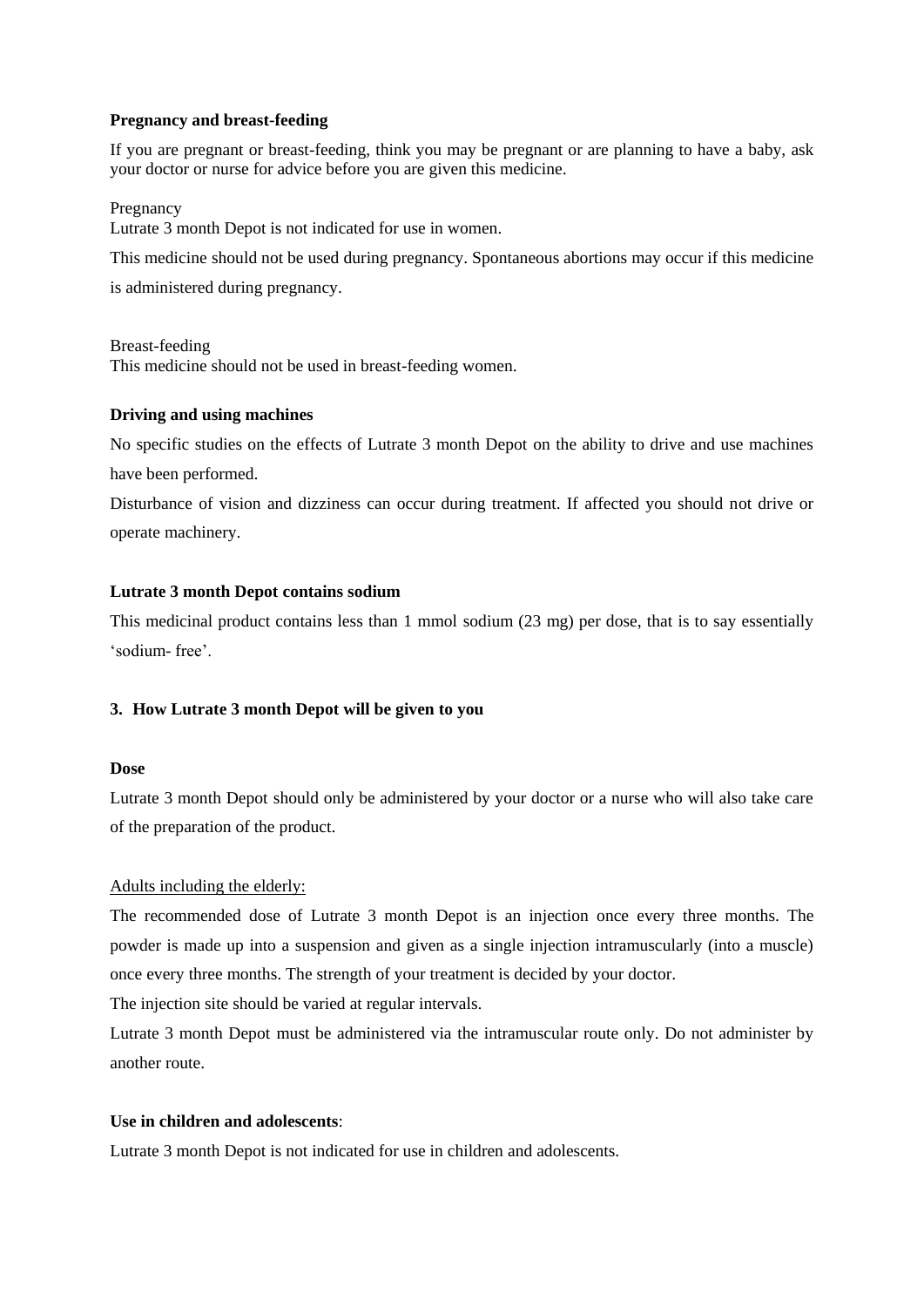#### **If you receive more Lutrate 3 month Depot than you should**

This is unlikely as your doctor or nurse will know the correct dosage. However, if you suspect you have received more than you should, let your doctor know about it immediately so appropriate measures can be taken.

#### **If you miss a dose of Lutrate 3 month Depot**

It is important not to miss a dose of Lutrate 3 month Depot. As soon as you realise you have missed an injection contact your doctor who will be able to give you your next injection.

#### **If you stop receiving Lutrate 3 month Depot**

Since medical treatment involves administration of Lutrate 3 month Depot for a long period, when the treatment is interrupted you may experience a worsening of the symptoms related to the disease. Therefore you must not interrupt the treatment prematurely without your doctor's permission.

If you have any further questions on the use of this medicine, ask your doctor or nurse.

#### **4. Possible side effects**

Like all medicines, this medicine can cause side effects, although not everybody gets them. **Tell your doctor straight away if you get any sudden wheeziness, difficulty in breathing, swelling of the eyelids, face or lips, rash or itching (especially affecting your whole body).**

The following side effects have been reported:

#### Very common (may affect more than 1 in 10 people):

Hot flushes.

#### Common (may affect up to 1 in 10 people):

Cold sweats, hyperhidrosis (increased sweating), itching, fatigue, insomnia (not sleeping), decreased sex drive, dizziness, headache, flushing, feeling sick (nausea), diarrhoea, decreased appetite, erectile dysfunction, asthenia (lack or loss of strength), bone pain, pain in the joints and injection site reactions such as skin thickening, injection site pain, erythema (redness of the skin). Urinary tract pain, urine flow decreased, frequent need to urinate especially at night, incomplete bladder emptying, mood changes and depression, changes in liver and muscle blood test values, blood sugar increased and weight gain.

#### Uncommon (may affect up to 1 in 100 people):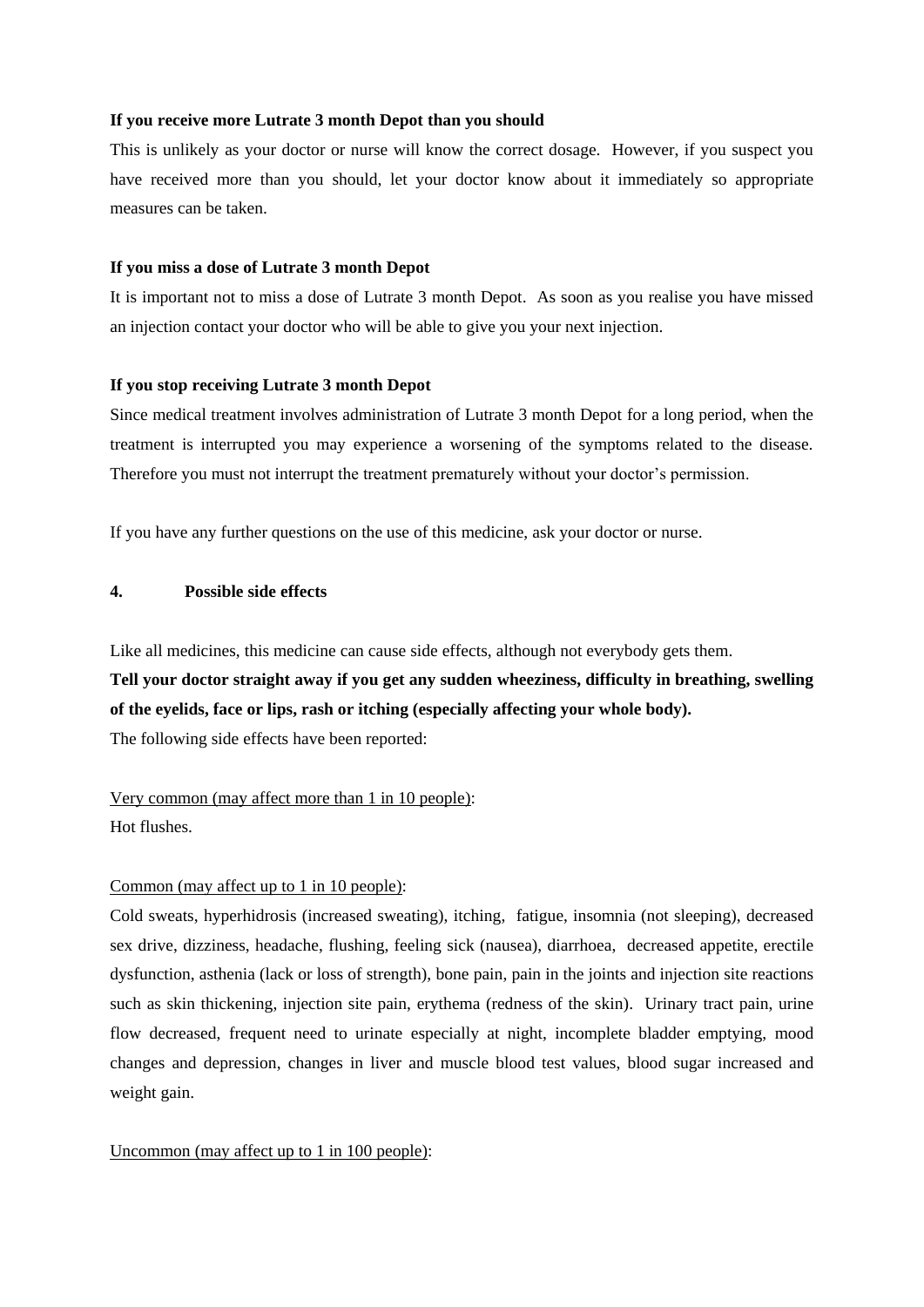High cholesterol, blood triglyceride increased (high levels of blood lipids), sleep disorders, feeling jittery or anxious, anorexia, taste disturbance, formication (alteration in the skin sensation), lethargy, feeling tired, spinning sensation , blurred vision, chest pain when breathing (pleurisy), ringing in the ears (tinnitus), upper tummy pain, constipation, papule, rash, generalised itching, night sweats, back pain, muscle aching, neck pain, nipple pain, pelvic pain, shrinking of your testicles, testicular disorder, breast swelling or tenderness, ejaculation failure, feeling hot, jaundice, changes in blood test values and changes in ECG (QT prolongation). Injection site reactions such as: hives, warmth and bleeding.

## Not known (frequency cannot be estimated from available data)

Inflammation of lungs, lung disease.

## **Reporting of side effects**

If you get any side effects, talk to your doctor or nurse. This includes any possible side effects not listed in this leaflet. You can also report side effects directly. (see details below)

## **United Kingdom**

The Yellow Card Scheme

Website:www.mhra.gov.uk/yellowcard or search for MHRA Yellow Card in the Google Play or Apple App Store.

# **Ireland**

HPRA Pharmacovigilance, Website: www.hpra.ie

By reporting side effects you can help provide more information on the safety of this medicine.

# **5. How to store Lutrate 3 month Depot**

Your doctor or pharmacist will know how to store Lutrate 3 month Depot.

Keep this medicine out of sight and reach of children.

Do not use this medicine after the expiry date which is stated on the box, vial and pre-filled syringe after "EXP". The syringe has the same expiry date to that of the vial. The expiry date refers to the last day of that month.

Do not store above 25° C. Do not freeze.

Do not throw away any medicines via wastewater. Ask your pharmacist how to throw away medicines you no longer use. These measures will help protect the environment.

# **6. Contents of the pack and other information**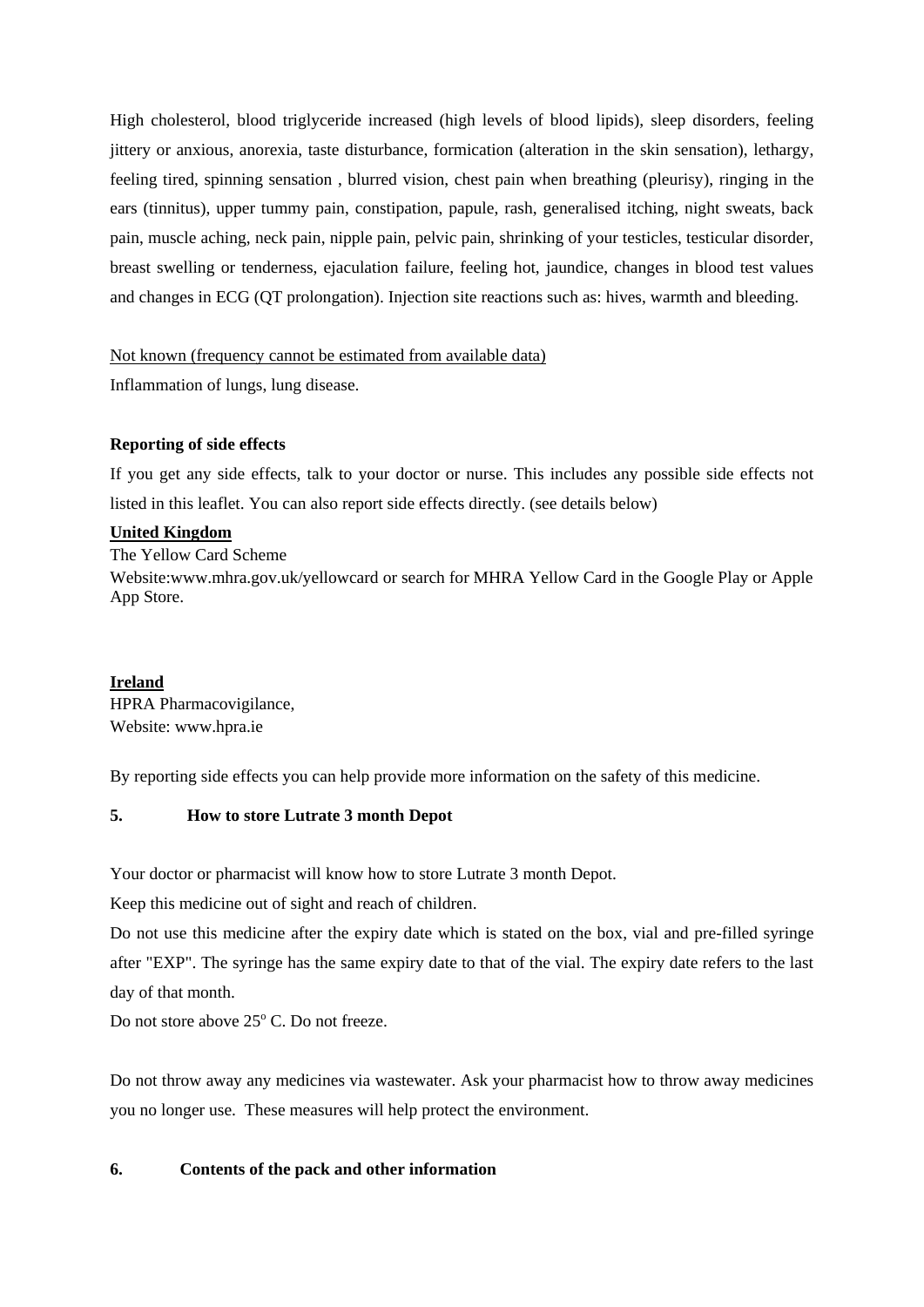#### **What Lutrate 3 month Depot contains**

The active substance is leuprorelin acetate. Each vial contains 22.5 mg of leuprorelin acetate. The concentration of the reconstituted product is 11.25 mg/ml.

The other ingredients are: Polysorbate 80, Mannitol (E-421), Carmellose sodium (E-466), Triethyl citrate and Poly(lactic acid) (PLA).

The solvent contains (pre-filled syringe): mannitol, water for injection, sodium hydroxide (for pH adjustment) and hydrochloric acid (for pH adjustment).

## **What Lutrate 3 month Depot looks like and contents of the pack**

Lutrate 3 month Depot is white to off-white colour prolonged release powder for use in an injection.

The sterile solvent is clear, colorless and particle free solution which is mixed with powder before injection.

Each pack contains a vial with 22.5 mg of leuprorelin acetate, one prefilled syringe with 2 ml of solvent, one adaptor system and one sterile 20 gauge needle.

# **Marketing Authorisation Holder**

GP-PHARM, S.A. Pol ind Els Vinyets –els Fogars. Sector 2

Carretera comarcal 244, km22

08777 Sant Quintí de Mediona.

Spain

Spain

# **Manufacturer**

GP-PHARM, S.A. Pol ind Els Vinyets –els Fogars. Sector 2 Carretera comarcal 244, km22 08777 Sant Quintí de Mediona.

**This medicinal product is authorised in the Member States of the EEA under the following names:**

Ireland: Lutrate 3 month Depot 22.5 mg powder and solvent for prolonged-release suspension for injection

United Kingdom: Lutrate 3 month Depot 22.5 mg powder and solvent for prolonged-release suspension for injection

**This leaflet was last revised in November 2020.**